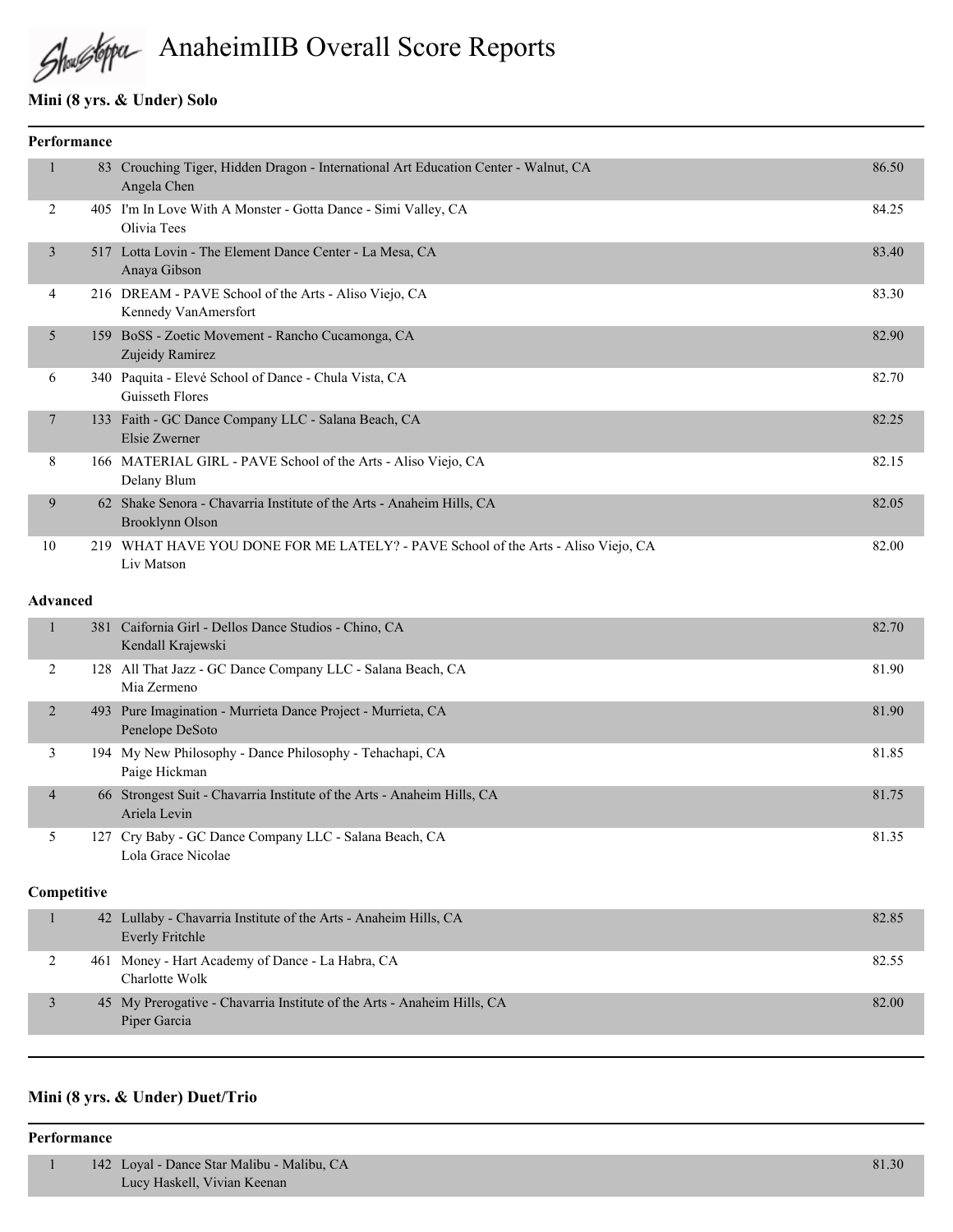| 2              |             | 309 Wonderland - Elevé School of Dance - Chula Vista, CA<br>Ivanna Jimenez, Citlali Roman                    | 81.25 |
|----------------|-------------|--------------------------------------------------------------------------------------------------------------|-------|
| 3              |             | 167 CLEANING DAY - PAVE School of the Arts - Aliso Viejo, CA<br>Delany Blum, Alexa Paul                      | 81.20 |
| 3              |             | 218 BABY I'M A STAR - PAVE School of the Arts - Aliso Viejo, CA<br>Aniston Maurer, Lola Mesa                 | 81.20 |
| $\overline{4}$ |             | 88 Ice Cream Time - Chavarria Institute of the Arts - Anaheim Hills, CA<br>Brynley Fritchle, Brooklynn Olson | 81.10 |
| Advanced       |             |                                                                                                              |       |
|                |             | 155 New York - Zoetic Movement - Rancho Cucamonga, CA<br>Adele Monge, Victoria Carrillo, Zujeidy Ramirez     | 83.00 |
|                | Competitive |                                                                                                              |       |
|                | 89          | Jazz Hands - Chavarria Institute of the Arts - Anaheim Hills, CA<br>Piper Garcia, Everly Fritchle            | 82.55 |

#### **Mini (8 yrs. & Under) Small**

|   | Performance |                                                                                                                                                                                                               |        |  |  |
|---|-------------|---------------------------------------------------------------------------------------------------------------------------------------------------------------------------------------------------------------|--------|--|--|
| 1 |             | 345 Le Corsaire - Valse de Naila - Elevé School of Dance - Chula Vista, CA<br>Gabrielle Goldstein, Olivia Gutierrez, Ivanna Jimenez, Zoe Leon-Valdes, Jimena Magana, Nathalie<br>Villarreal, Citlali Roman    | 109.55 |  |  |
| 2 |             | 304 My boyfriend's back - Elevé School of Dance - Chula Vista, CA<br>Leia Cortez, Ivanna Jimenez, Zoe Leon-Valdes, Regina Roman                                                                               | 109.40 |  |  |
| 3 | 150         | Grease - Zoetic Movement - Rancho Cucamonga, CA<br>Noah Doushgounian, Miya Dai, Casey Gross, Ellenna Macrum, Janelly Avilez                                                                                   | 109.05 |  |  |
| 4 | 181         | What Little Girls Are Made Of - Dance Philosophy - Tehachapi, CA<br>Brooklyn DiCicco, Catalea Escamilla, Kennedy Boggess, Lemon Hickman, Penelope Curiel                                                      | 108.80 |  |  |
| 5 |             | 102 Mermaid Party - Chavarria Institute of the Arts - Anaheim Hills, CA<br>Lily McRae, Brynley Fritchle, Kelsey Haight, Brooklynn Olson, Kylee Densmore                                                       | 108.65 |  |  |
| 6 | 455         | Barbie Girls - Cen Cal Dance Academy - Fresno, CA<br>Catalina Bueno, Elizabeth Romero, Katherine Trejo, Madison Lowery                                                                                        | 108.00 |  |  |
|   | Competitive |                                                                                                                                                                                                               |        |  |  |
|   |             | 96 God Bless The USA - Chavarria Institute of the Arts - Anaheim Hills, CA<br>Piper Garcia, Ariela Levin, Honey McRae, Everly Fritchle, Kylee Densmore                                                        | 111.50 |  |  |
| 2 |             | 99 I Need a Soldier - Chavarria Institute of the Arts - Anaheim Hills, CA<br>Kennedy Keyes, Ariela Levin, Gisela Levin, Asher Lindstrom, Kynsey Wagstaff, Kiley Brownrigg, Kylee<br>Densmore, Everly Fritchle | 111.30 |  |  |

### **Mini (8 yrs. & Under) Large**

| Performance |             |  |                                                                                                    |        |
|-------------|-------------|--|----------------------------------------------------------------------------------------------------|--------|
|             |             |  | 282 Ruckus - Legacy Dance Studio - Fullerton, CA                                                   | 110.95 |
|             |             |  | Reynoso-Brown Alexandra Nicole, Kim Lena, Leflore Amiya, Rodriguez Harlow, Scully-Wilkens          |        |
|             |             |  | Hayden, Murillo Maddy, Pham Keoni, Pham Leialoha, Aguilar Scarlette, Charco Grace, Rogers Ashlynn, |        |
|             |             |  | McNutt Autumn                                                                                      |        |
|             |             |  | 260 Bippity Boppity Boo - Bakersfield Dance Company - Bakersfield, CA                              | 108.75 |
|             |             |  | Hunter Lawson, Hallie Lawson, Camila Franco, Ava Valenzuela, Addison Kohler, Kadyn Leach, Kendyl   |        |
|             |             |  | Leach, Ryan Hernandez, Skylar Briggs, Yazlene Castro                                               |        |
|             | Competitive |  |                                                                                                    |        |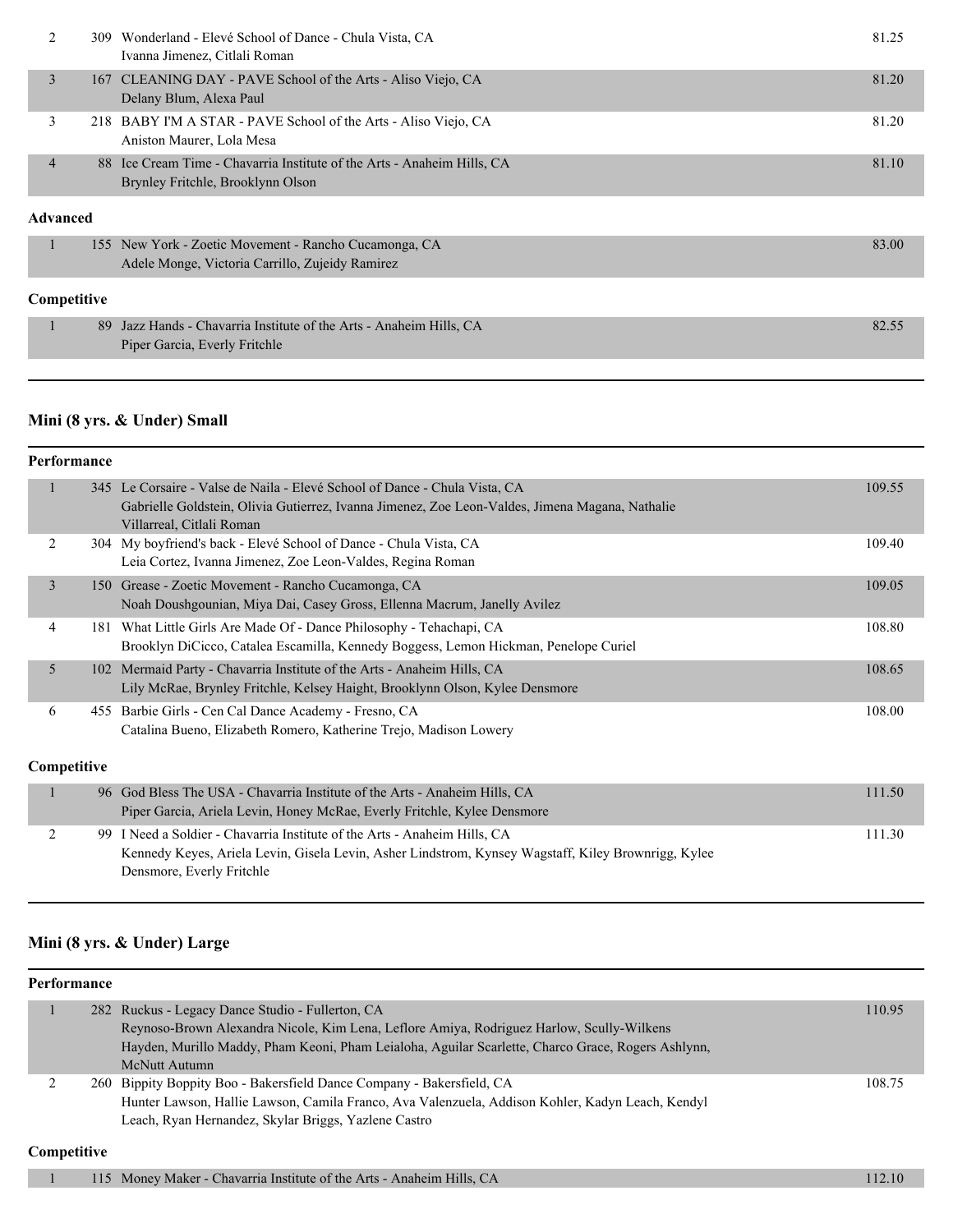2 113 Life On Mars - Chavarria Institute of the Arts - Anaheim Hills, CA 111.70 Kiley Brownrigg, Kylee Densmore, Brianna Garcia, Piper Garcia, Ashlyn Jones, Georgia Jones, Kennedy Keyes, Ariela Levin, Gisela Levin, Asher Lindstrom, Kynsey Wagstaff

#### **Junior (9 - 11 yrs.) Solo**

|                 | Performance |                                                                                             |       |  |  |
|-----------------|-------------|---------------------------------------------------------------------------------------------|-------|--|--|
| $\mathbf{1}$    |             | 339 Esmeralda - Elevé School of Dance - Chula Vista, CA<br>Keilani Torio                    | 84.15 |  |  |
| 2               |             | 469 La Fille Mal Gardee - Elite Ballet Theatre - Temple City, CA<br>Lillian Leung           | 84.10 |  |  |
| 3               |             | 470 Paquita - Elite Ballet Theatre - Temple City, CA<br>Michelle Zhang                      | 83.20 |  |  |
| 4               |             | 158 Voice With in - Zoetic Movement - Rancho Cucamonga, CA<br>Zimo Gao                      | 83.15 |  |  |
| 5               |             | 271 I Feel Like A Woman - Bakersfield Dance Company - Bakersfield, CA<br>Leah Taylor        | 82.95 |  |  |
| 5               |             | 389 FIX YOU - PAVE School of the Arts - Aliso Viejo, CA<br>Dylan Devine                     | 82.95 |  |  |
| 6               |             | 84 Floating light - International Art Education Center - Walnut, CA<br>Audrey Zhou          | 82.85 |  |  |
| 7               |             | 486 Echapalante - The Surge Dance Center LA - San Fernando, CA<br>Natalya Rivas             | 82.70 |  |  |
| 8               |             | 535 I'm The Greatest Star - PAVE School of the Arts -,<br>Shayne Swanson                    | 82.65 |  |  |
| 9               |             | 409 Almost There - Dolce Dance Studio - Clovis, CA<br>Leilani Tenorio                       | 82.60 |  |  |
| 10              |             | 438 Black Pink Medley - Gotta Dance - Simi Valley, CA<br>Aiyanna Cook                       | 82.45 |  |  |
| <b>Advanced</b> |             |                                                                                             |       |  |  |
| $\mathbf{1}$    |             | 710 Let Me Entertain You - PAVE School of the Arts -,<br>Kaylee Baldwin                     | 85.10 |  |  |
| 2               |             | 399 Funky Beats - Hart Academy of Dance - La Habra, CA<br>Stella Foote                      | 84.90 |  |  |
| $\mathfrak{Z}$  |             | 400 Tomorrow - Hart Academy of Dance - La Habra, CA<br>Angelina Buckhorn                    | 84.80 |  |  |
| 4               |             | 516 Little Bird - Hart Academy of Dance - La Habra, CA<br>Madison Morgan                    | 84.45 |  |  |
| 5               |             | 383 Puttin on the Ritz - Dellos Dance Studios - Chino, CA<br>Kenzie Wayne                   | 84.25 |  |  |
| 6               |             | 72 Tonight - Chavarria Institute of the Arts - Anaheim Hills, CA<br>Jovie Escobedo          | 84.00 |  |  |
| 7               |             | 395 I Got Rhythm - Hart Academy of Dance - La Habra, CA<br>Juliet Laven                     | 83.90 |  |  |
| 8               |             | 64 Spiderman Swing - Chavarria Institute of the Arts - Anaheim Hills, CA<br>Asher Lindstrom | 83.80 |  |  |
| 9               |             | 132 Don't Rain On My Parade - GC Dance Company LLC - Salana Beach, CA<br>Lily Hensley       | 83.50 |  |  |
| 10              |             | 162 Beautiful People - Zoetic Movement - Rancho Cucamonga, CA                               | 83.25 |  |  |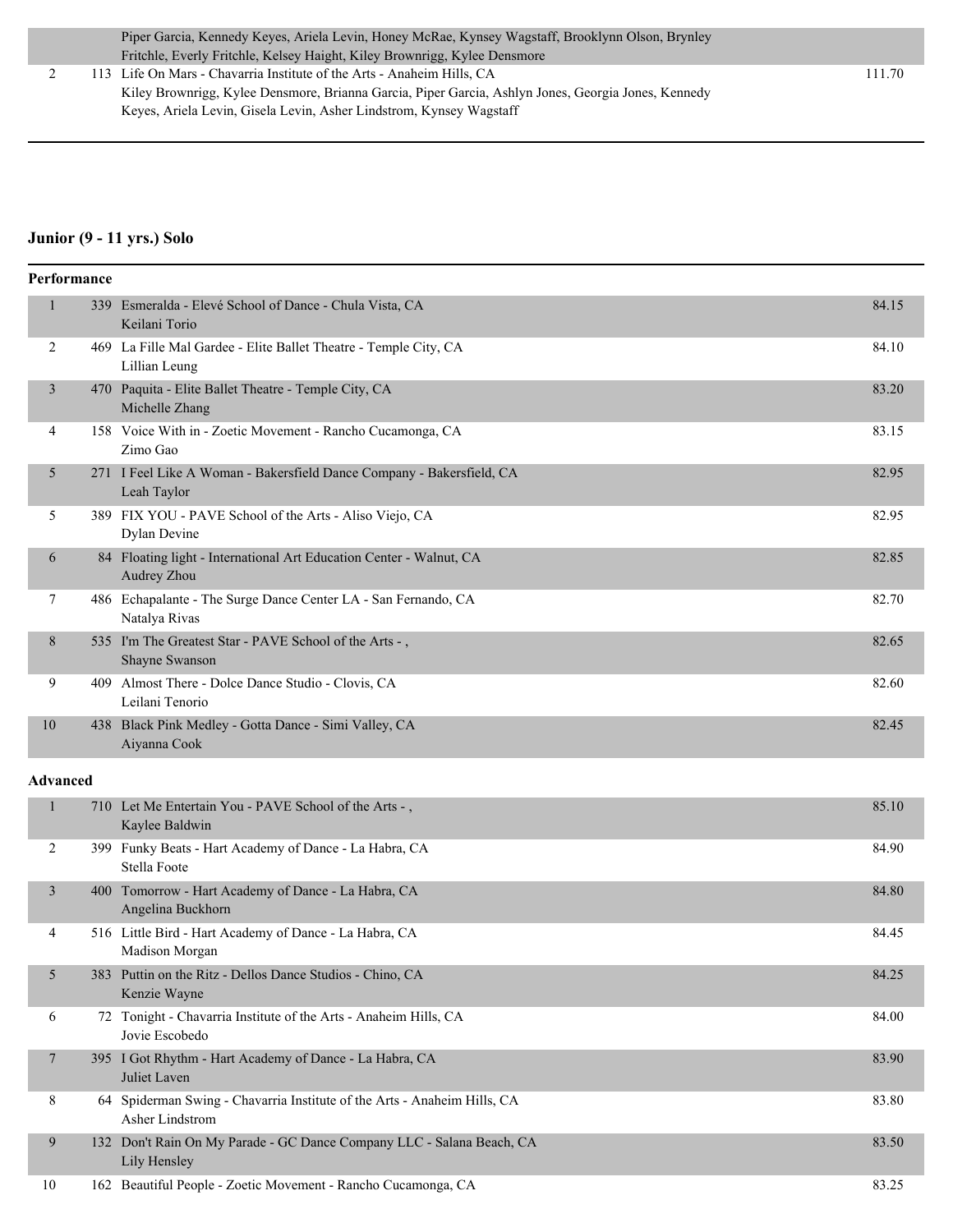#### **Competitive**

|                |     | 445 Night Over Manuas - Southland Ballet Academy - Fountain Valley, CA<br>Amelie Hoang          | 85.15 |
|----------------|-----|-------------------------------------------------------------------------------------------------|-------|
| 2              |     | 22 Broadway on the Brain - Chavarria Institute of the Arts - Anaheim Hills, CA<br>Kyra Winsberg | 84.90 |
| 3              |     | 396 Telephone - Hart Academy of Dance - La Habra, CA<br>Savannah Carson                         | 84.70 |
| 4              |     | 53 Party Dress - Chavarria Institute of the Arts - Anaheim Hills, CA<br>Kalliope Lindstrom      | 84.40 |
| 5              |     | 468 I Surrender - Dance Lab OC - Irvine, CA<br>Leila Yu                                         | 84.35 |
| 6              |     | 39 Landslide - Chavarria Institute of the Arts - Anaheim Hills, CA<br>Makena Farrell            | 84.20 |
| $\overline{7}$ |     | 29 Don't You - Chavarria Institute of the Arts - Anaheim Hills, CA<br>Alyssa Saenz              | 84.00 |
| 8              |     | 56 Pulled - Chavarria Institute of the Arts - Anaheim Hills, CA<br>Scarlett Sanchez             | 83.75 |
| 8              |     | 223 We'll be Fine - PAVE School of the Arts - Aliso Viejo, CA<br>Kaylee Townsend                | 83.75 |
| 9              |     | 382 Square Biz - Dellos Dance Studios - Chino, CA<br>Kendall Billingsley                        | 83.65 |
| 10             | 498 | Breakfast At Tiffany's - Classical Dance Academy - Corona, CA<br>McKinzie Namauleg              | 83.50 |
|                |     |                                                                                                 |       |

### **Junior (9 - 11 yrs.) Duet/Trio**

| Performance  |                 |                                                                                                                  |        |  |  |  |
|--------------|-----------------|------------------------------------------------------------------------------------------------------------------|--------|--|--|--|
| $\mathbf{1}$ |                 | 338 Don Quixote - Elevé School of Dance - Chula Vista, CA<br>Guisseth Flores, Keilani Torio                      | 111.55 |  |  |  |
| 2            |                 | 362 Back And Bigger Than Ever! - Legacy Dance Studio - Fullerton, CA<br>Angulo Valerie, Olivo Bailey, Wing Khloe | 111.00 |  |  |  |
| 3            |                 | 490 Don Quixote Duo - Elevé School of Dance - Chula Vista, CA<br>Jimena Magana, Leia Cortez                      | 110.80 |  |  |  |
| 4            |                 | 247 Pure Imagination - Bakersfield Dance Company - Bakersfield, CA<br>Bristal Wilkins, Peyton Robison            | 110.60 |  |  |  |
| 5            |                 | 269 A Little Party - Bakersfield Dance Company - Bakersfield, CA<br>Olivia Neuman, Rylinn Salcido                | 110.55 |  |  |  |
| 6            | 337             | Oceans and Pearls - Elevé School of Dance - Chula Vista, CA<br>Olivia Amelina, Emma Roman                        | 110.45 |  |  |  |
| 7            |                 | 439 When we're human - Elevé School of Dance - Chula Vista, CA<br>Olivia Amelina, Paulina Vargas                 | 110.20 |  |  |  |
| 8            |                 | 144 Yes Indeed - Dance Star Malibu - Malibu, CA<br>Violet Keenan, Emerson Brady                                  | 110.10 |  |  |  |
| 9            |                 | 146 Schoolin Life - Dance Star Malibu - Malibu, CA<br>Mia Ransier, Ella Rainin, Samantha Ales                    | 109.95 |  |  |  |
| 10           |                 | 454 Arabian Night - Cen Cal Dance Academy - Fresno, CA<br>Jonathan Hofer, Hazel Ketchum                          | 109.90 |  |  |  |
|              | <b>Advanced</b> |                                                                                                                  |        |  |  |  |

# 1 289 G-Slide - Legacy Dance Studio - Fullerton, CA 112.90 Montanez Leila, Villavicencio Lucia, Nishimaki Madison 2 477 Dance Duo AYO - ProDanceLA - Los Angelos, CA 111.10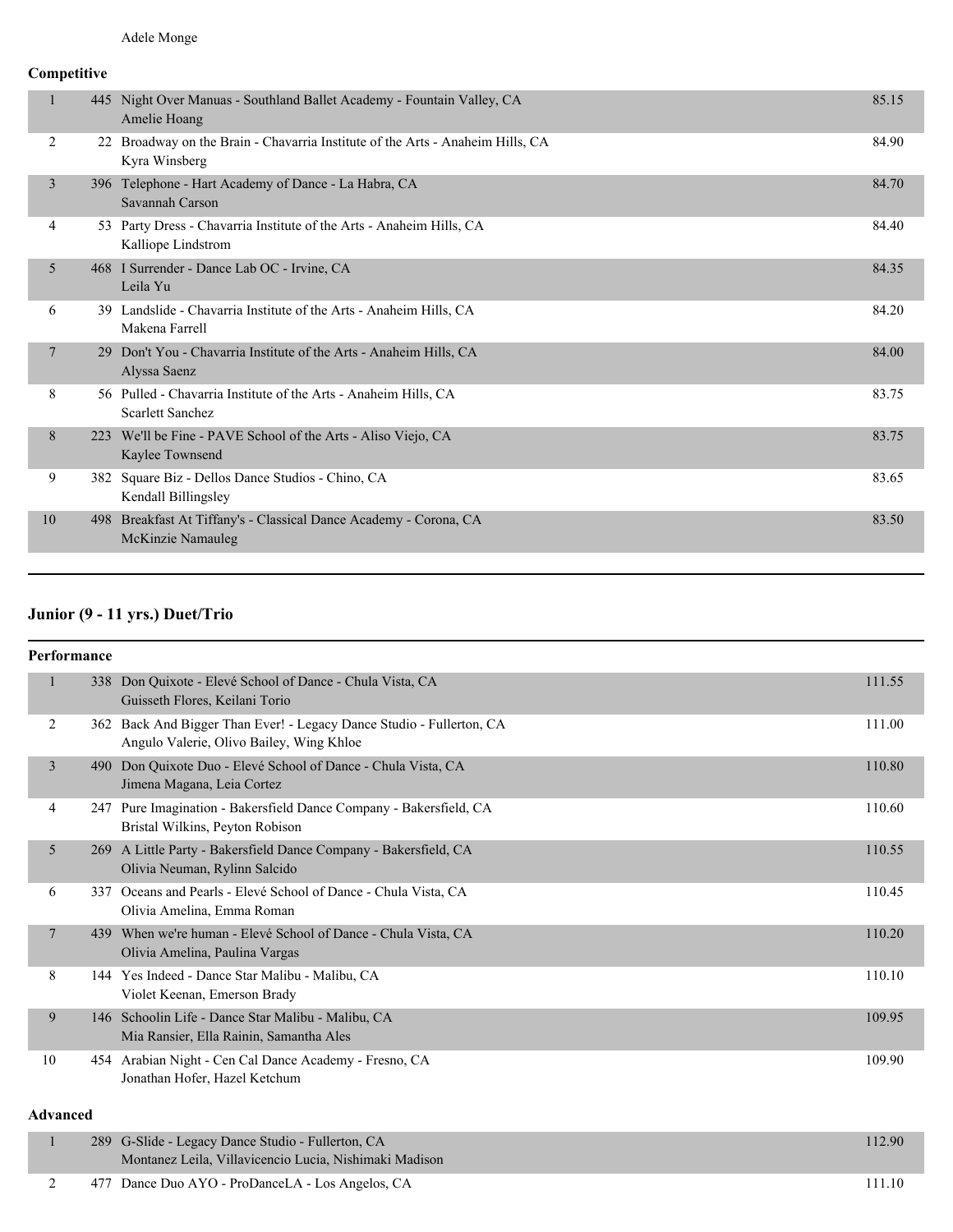#### **Competitive**

| 85 Best Friends - Chavarria Institute of the Arts - Anaheim Hills, CA<br>Kyra Winsberg, Jordan Eskenazi                                        | 113.65 |
|------------------------------------------------------------------------------------------------------------------------------------------------|--------|
| 86 BOYZ - Chavarria Institute of the Arts - Anaheim Hills, CA<br>Kalliope Lindstrom, Ashlyn Jones, Georgia Jones                               | 113.65 |
| 2<br>87 I Remember Her - Chavarria Institute of the Arts - Anaheim Hills, CA<br>Avery McCuistion, Alyssa Saenz                                 | 113.50 |
| 3<br>386 Gucci, Fendi, Prada - Dellos Dance Studios - Chino, CA<br>Chloe Jones, Kyla Krajewski, Kendall Billingsley                            | 112.95 |
| $\overline{4}$<br>92 We Go Together - Chavarria Institute of the Arts - Anaheim Hills, CA<br>Asher Lindstrom, Ashlyn Jones, Kalliope Lindstrom | 112.90 |
| 5<br>TWO THIEVES - Classical Dance Academy - Corona, CA<br>509<br>McKinzie Namauleg, Stella Jones                                              | 112.85 |
| 6<br>510 SILVER FAIRIES - Classical Dance Academy - Corona, CA<br>McKinzie Namauleg, Stella Jones                                              | 112.80 |

# **Junior (9 - 11 yrs.) Small**

| Performance    |                                                                                                                                                                                                                                                 |        |
|----------------|-------------------------------------------------------------------------------------------------------------------------------------------------------------------------------------------------------------------------------------------------|--------|
| $\mathbf{1}$   | 305 Waltz of flowers - Elevé School of Dance - Chula Vista, CA<br>Olivia Amelina, Alexia Cortez, Guisseth Flores, Emily Agustin, Sienna Bravo, Keilani Torio, Emma<br>Roman                                                                     | 111.45 |
| 2              | 261 Lost Without You - Bakersfield Dance Company - Bakersfield, CA<br>Addyson Cruz, Alivia Watson, Bristal Wilkins, Corinne McKee, Leah Taylor, Olivia Neuman, Peyton<br>Robison, Rylinn Salcido, Karsyn Gonzales                               | 111.35 |
| $\mathfrak{Z}$ | 235 You Are My Sunshine - Bakersfield Dance Company - Bakersfield, CA<br>Amaya Briggs, Cali Collins, Kensli Crespo-Cooper, Bristal Wilkins, Peyton Robison                                                                                      | 111.25 |
| 4              | 233 Work - Bakersfield Dance Company - Bakersfield, CA<br>Rylinn Salcido, Leah Taylor, Karsyn Gonzales, Olivia Neuman, Corinne McKee, Alivia Watson, Addyson<br>Cruz                                                                            | 111.10 |
| 5              | 151 Sweet Melody - Zoetic Movement - Rancho Cucamonga, CA<br>Melanie Villareal, Quyrn Hill, Naomi Wong, Makayla Leday, Janelle DelaCruz, Sarah Zhang                                                                                            | 110.85 |
| 5              | 236 Born to Be Wild - Bakersfield Dance Company - Bakersfield, CA<br>Bristal Wilkins, Peyton Robison, Ilyas Trevino, Cali Collins, Kensli Crespo-Cooper, Amaya Briggs                                                                           | 110.85 |
| 6              | 313 Everything's not lost - Elevé School of Dance - Chula Vista, CA<br>Guisseth Flores, Camila Quero, Alexia Cortez, Danna Ramirez, Olivia Amelina, Paulina Vargas                                                                              | 110.80 |
| 6              | 358 React - Legacy Dance Studio - Fullerton, CA<br>Arias Olivia, Cantu Caleb, Ferretti Isabella, Stastny Chance                                                                                                                                 | 110.80 |
| 7              | 480 Low Rider - Studio 22 at Montalvo School of Performing Arts - Kerman, CA<br>Lyanna Campos, Andrea Lopez, Lauryn Mejia, Alejandra Barrera-Ibal, Dallas Meyer, Jocelynn Lingo                                                                 | 109.95 |
| 8              | 452 Final Round - Cen Cal Dance Academy - Fresno, CA<br>Eliahna Marquez, Elizabeth Romero, Julia Awbrey, Julia Johnson, Lauren Delgado, Presley Hernandez,<br>Reginae Fordham                                                                   | 109.70 |
| 9              | 487 I'm Fine - Studio 22 at Montalvo School of Performing Arts - Kerman, CA<br>Andrea Lopez, Lyanna Campos, Lauryn Mejia, Alejandra Barrera-Ibal, Dallas Meyer, Jocelynn Lingo                                                                  | 109.50 |
| Competitive    |                                                                                                                                                                                                                                                 |        |
| 1              | 94 Chorus Cats - Chavarria Institute of the Arts - Anaheim Hills, CA<br>Jovie Escobedo, Ashlyn Jones, Chloe Jones, Georgia Jones, Brilee Kaczor, Kalliope Lindstrom, Scarlett<br>Sanchez, Maggie Till, Leighton Cook                            | 114.20 |
| 2              | 106 Another One Bites The Dust - Chavarria Institute of the Arts - Anaheim Hills, CA<br>Jordan Eskenazi, Makena Farrell, Georgia Jones, Kalliope Lindstrom, Avery McCuistion, Alyssa Saenz,<br>Launa Shahrestani, Kyra Winsberg, Jovie Escobedo | 113.95 |
| 3              | 93 Can't Smile Without You - Chavarria Institute of the Arts - Anaheim Hills, CA                                                                                                                                                                | 113.90 |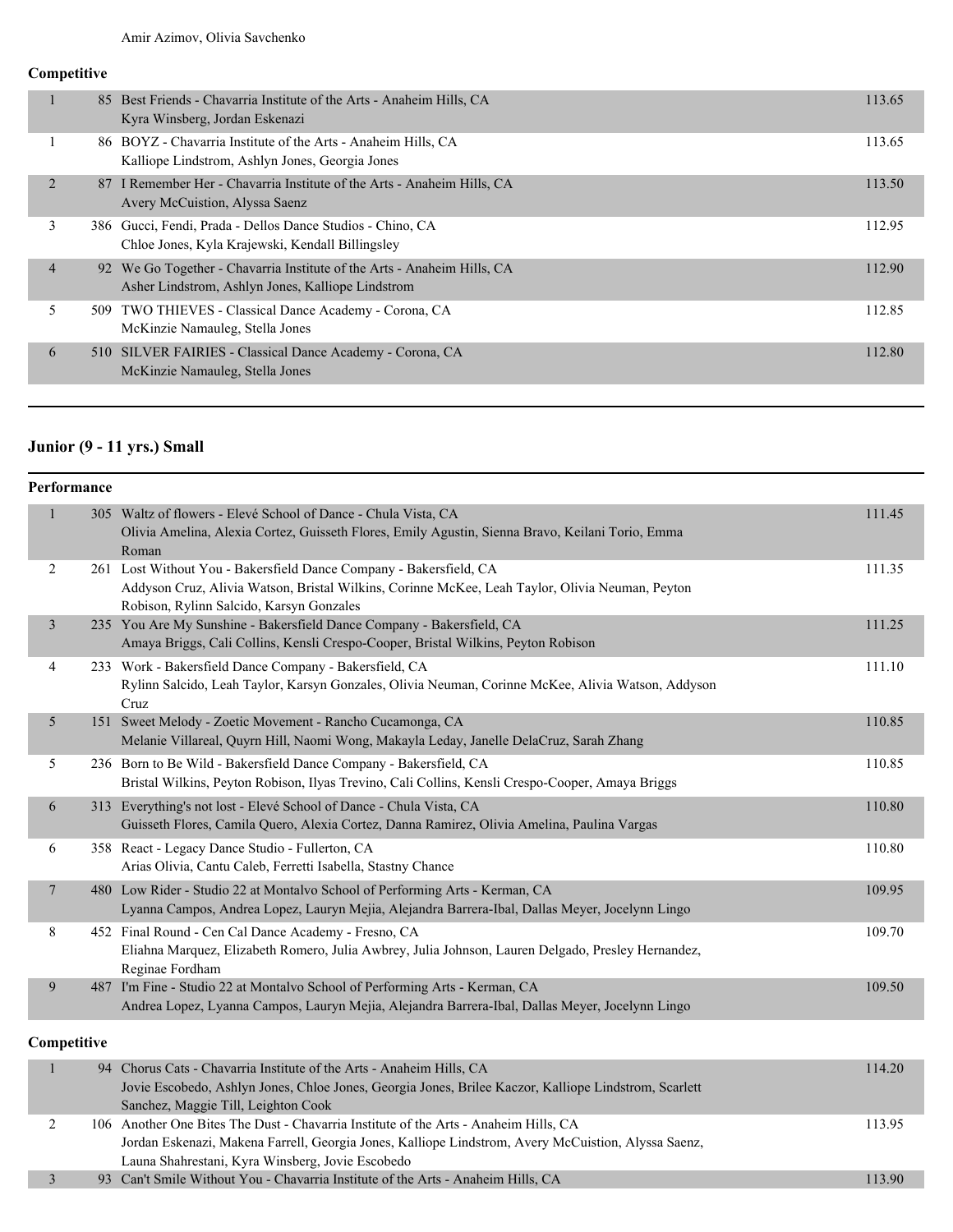|              |  | Jordan Eskenazi, Makena Farrell, Georgia Jones, Kalliope Lindstrom, Avery McCuistion, Alyssa Saenz, |        |
|--------------|--|-----------------------------------------------------------------------------------------------------|--------|
|              |  | Launa Shahrestani, Maggie Till, Kyra Winsberg                                                       |        |
|              |  | 511 PETITE SUITE - Classical Dance Academy - Corona, CA                                             | 113.60 |
|              |  | Stella Jones, McKinzie Namauleg, Ashley Nobel, Kaylee Shirk, Lily Cadwell                           |        |
|              |  | 507 TORN - Classical Dance Academy - Corona, CA                                                     | 113.55 |
|              |  | McKinzie Namauleg, Stella Jones, Ashley Nobel, Kaylee Shirk, Lily Cadwell                           |        |
| <sub>0</sub> |  | 119 Symphony - Chavarria Institute of the Arts - Anaheim Hills, CA                                  | 113.00 |
|              |  | Ashlyn Jones, Chloe Jones, Asher Lindstrom, Kalliope Lindstrom, Maggie Till                         |        |
|              |  |                                                                                                     |        |

# **Junior (9 - 11 yrs.) Large**

| Performance     |                                                                                                                                                                                                                                                                                                                                                                                                       |        |
|-----------------|-------------------------------------------------------------------------------------------------------------------------------------------------------------------------------------------------------------------------------------------------------------------------------------------------------------------------------------------------------------------------------------------------------|--------|
| $\mathbf{1}$    | 387 Mulan - International Art Education Center - Walnut, CA<br>Olivia Yang, Jessie Wang, Leah Chen, Angela Lu, Chloe Fan, Phoenix Yu, Angela Chen, Audrey Zhou,<br>Amy Li, Melody Chen, Amy Guan, Tiffany Lin, Angelina Chou, Catalina Chou, Yutong Fan, Malia Zhang                                                                                                                                  | 112.75 |
| 2               | 283 Sound Off - Legacy Dance Studio - Fullerton, CA<br>Angulo Valerie, Ferretti Isabella, Garcia Juliette, Stastny Chance, Vasquez Noelle, Ariana Alvarez, Olivo<br>Bailey, Wielebycz Vanessa, Windham Alaina, Wing Khloe, Arias Olivia, Cantu Caleb                                                                                                                                                  | 112.10 |
| $\mathfrak{Z}$  | 303 Beetlejuice - Elevé School of Dance - Chula Vista, CA<br>Ivanna Jimenez, Olivia Amelina, Alexia Cortez, Sienna Bravo, Emma Dominguez, Leia Cortez, Jimena<br>Mellos, Paulina Vargas, Danna Ramirez, Camila Quero, Guisseth Flores                                                                                                                                                                 | 110.75 |
| <b>Advanced</b> |                                                                                                                                                                                                                                                                                                                                                                                                       |        |
| $\mathbf{1}$    | 234 Cloudy Day - Bakersfield Dance Company - Bakersfield, CA<br>Romy Garside, Rylinn Salcido, Leah Taylor, Kaiya Wilson, Alivia Watson, Bristal Wilkins, Addyson<br>Cruz, Peyton Robison, Karsyn Gonzales, Ilyas Trevino, Cali Collins, Olivia Neuman, Kensli<br>Crespo-Cooper, Corinne McKee                                                                                                         | 111.45 |
| $\overline{2}$  | 180 Don't Worry About Me - Dance Philosophy - Tehachapi, CA<br>Brooklyn DiCicco, Hazel Watson, Paige Hickman, Tatum Honeycutt, Alanah Wilsted, Anelle Escamilla,<br>Briley Haney, Evangelina Wilsted, Layla Memoli, Tatum Lutge                                                                                                                                                                       | 110.90 |
| $\overline{3}$  | 179 This Is My Show - Dance Philosophy - Tehachapi, CA<br>Brooklyn DiCicco, Hazel Watson, Paige Hickman, Tatum Honeycutt, Alanah Wilsted, Anelle Escamilla,<br>Briley Haney, Evangelina Wilsted, Layla Memoli, Tatum Lutge                                                                                                                                                                            | 110.35 |
| Competitive     |                                                                                                                                                                                                                                                                                                                                                                                                       |        |
| $\mathbf{1}$    | 110 Get Here - Chavarria Institute of the Arts - Anaheim Hills, CA<br>Leighton Cook, Jovie Escobedo, Jordan Eskenazi, Makena Farrell, Ashlyn Jones, Georgia Jones, Kalliope<br>Lindstrom, Avery McCuistion, Alyssa Saenz, Scarlett Sanchez, Sophie Sardesai, Maggie Till, Kyra<br>Winsberg                                                                                                            | 113.65 |
| $\overline{c}$  | 108 Another Day In The Office - Chavarria Institute of the Arts - Anaheim Hills, CA<br>Alyssa Saenz, Scarlett Sanchez, Maggie Till, Kyra Winsberg, Avery McCuistion, Launa Shahrestani,<br>Makayla Frith, Ashlyn Jones, Chloe Jones, Georgia Jones, Brilee Kaczor, Leyou Kidane, Kalliope<br>Lindstrom, Honey McRae, Jovie Escobedo, Jordan Eskenazi, Makena Farrell, Sydney Haight, Leighton<br>Cook | 113.50 |

### **Teen (12 - 14 yrs.) Solo**

| Performance |  |                                                                           |       |  |
|-------------|--|---------------------------------------------------------------------------|-------|--|
|             |  | 513 Red Blossom - YAYA Dance Academy - City of Industry, CA<br>Apple Zhou | 85.25 |  |
|             |  | 393 Holy - R.I.C.A. Dance - Buena Park, CA<br>Keilee Estonactoc           | 84.85 |  |
|             |  | 355 I am - Legacy Dance Studio - Fullerton, CA<br><b>Bromley Lauren</b>   | 84.55 |  |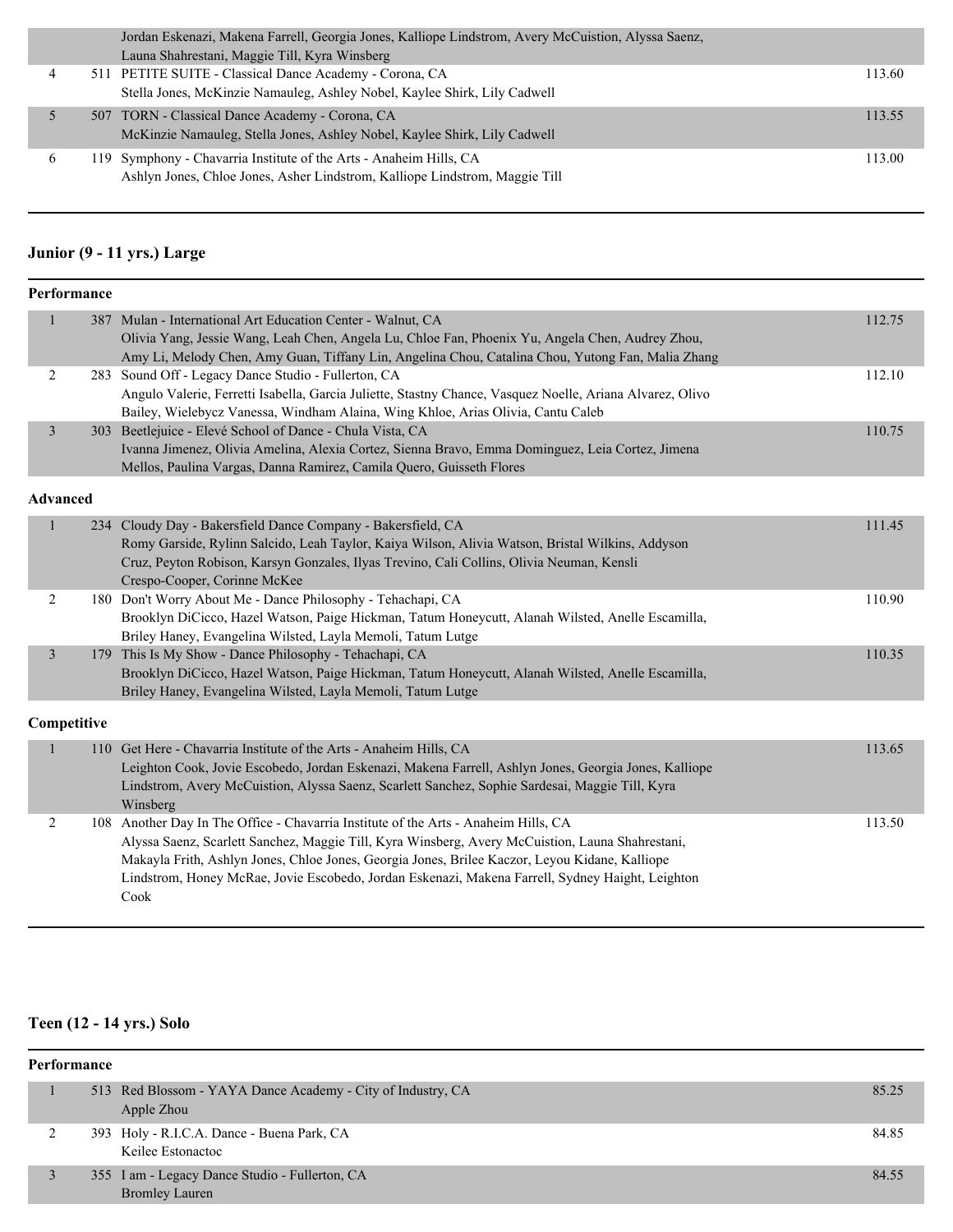| 4               | 375 Another One Bites The Dust - Dance Star Malibu - Malibu, CA<br>Kaia Ryan            | 84.40 |
|-----------------|-----------------------------------------------------------------------------------------|-------|
| 5               | 273 Helium - Bakersfield Dance Company - Bakersfield, CA<br>Alivia Watson               | 84.15 |
| 6               | 274 Grown - Bakersfield Dance Company - Bakersfield, CA<br>Karsyn Gonzales              | 84.00 |
| $\overline{7}$  | 217 Yellow Polka Dot Bikini - PAVE School of the Arts - Aliso Viejo, CA<br>Isla Heller  | 83.95 |
| 7               | 266 Cosmic Love - Bakersfield Dance Company - Bakersfield, CA<br>Addyson Cruz           | 83.95 |
| $\overline{7}$  | 285 Open Hands - Legacy Dance Studio - Fullerton, CA<br>Stastny Alexandria              | 83.95 |
| 7               | 394 I like it - R.I.C.A. Dance - Buena Park, CA<br>Kierre Dowell                        | 83.95 |
| 8               | 306 Got it - Elevé School of Dance - Chula Vista, CA<br>Gabriela Magana                 | 83.90 |
| 9               | 354 Skinny Love - Legacy Dance Studio - Fullerton, CA<br>Jazz Jurado                    | 83.75 |
| 10              | 147 Formation - Dance Star Malibu - Malibu, CA<br><b>Stacy Odnovol</b>                  | 83.70 |
| 10              | 402 Pure Water - Dance Star Malibu - Malibu, CA<br><b>Rylan Borress</b>                 | 83.70 |
| <b>Advanced</b> |                                                                                         |       |
| $\mathbf{1}$    | 37 Holes - Chavarria Institute of the Arts - Anaheim Hills, CA<br>Lauren Sargent        | 86.25 |
| 2               | 79 What It's Worth - Chavarria Institute of the Arts - Anaheim Hills, CA<br>Maggie Till | 86.10 |
| $\overline{3}$  | 44 Marilyn - Chavarria Institute of the Arts - Anaheim Hills, CA<br>Sydney Haight       | 85.95 |
|                 |                                                                                         |       |

| 4              |     | 21 Breathe - Chavarria Institute of the Arts - Anaheim Hills, CA<br>Sophie Sardesai           | 85.80 |
|----------------|-----|-----------------------------------------------------------------------------------------------|-------|
| 5 <sup>1</sup> | 291 | Moonlight - Legacy Dance Studio - Fullerton, CA<br>DePaepe Cadija                             | 85.65 |
| 6              |     | 359 Right Hand Man - Chavarria Institute of the Arts - Anaheim Hills, CA<br>Lex Pineda        | 85.60 |
| 7              |     | 55 PocketBook - Chavarria Institute of the Arts - Anaheim Hills, CA<br>Ava Pereira            | 85.50 |
| 8              |     | 249 Out of Love - Bakersfield Dance Company - Bakersfield, CA<br>Isela Trevino                | 85.30 |
| 9              |     | 351 In Your Eyes - Legacy Dance Studio - Fullerton, CA<br>Gerds Gabrielle                     | 85.20 |
| 10             |     | 31 Enough For You - Chavarria Institute of the Arts - Anaheim Hills, CA<br><b>Bella Doeve</b> | 84.95 |
| 10             |     | 67 Summer In Ohio - Chavarria Institute of the Arts - Anaheim Hills, CA<br>Makayla Frith      | 84.95 |

### **Competitive**

|   | 450 Give It - Dance Lab OC - Irvine, CA<br>Annie Chen                                   | 87.75 |
|---|-----------------------------------------------------------------------------------------|-------|
|   | 412 Mein Herr - Room One - San Diego, CA<br>Sunnie Pelant                               | 87.50 |
|   | 370 CONTROL - PAVE School of the Arts - Aliso Viejo, CA<br>Ella Smallwood               | 87.45 |
| 4 | 368 TAINTED LOVE - PAVE School of the Arts - Aliso Viejo, CA<br><b>Brooke Vurpillat</b> | 87.15 |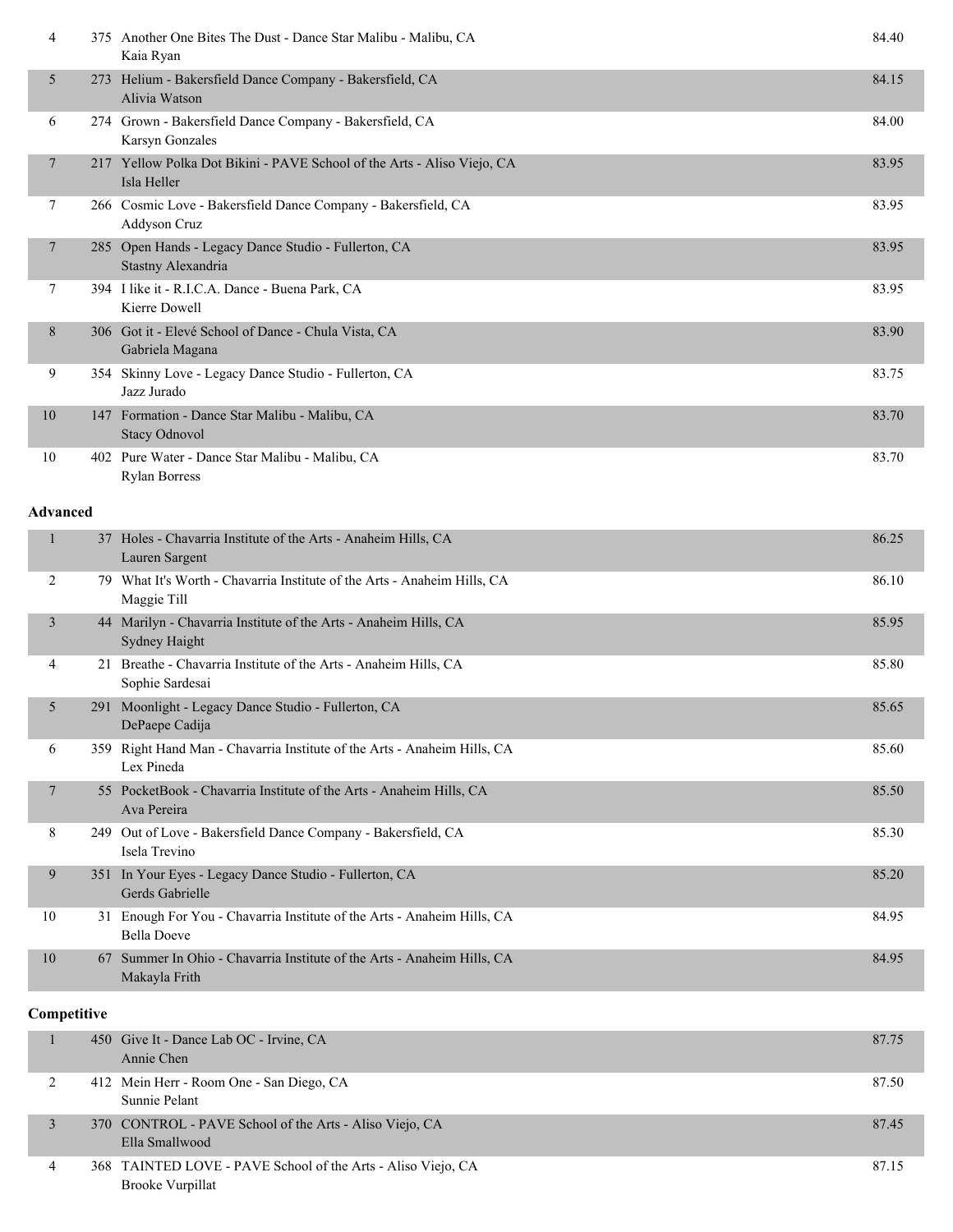| 5  |     | 366 NEW DORP, NEW YORK - PAVE School of the Arts - Aliso Viejo, CA<br>Haven Warther           | 87.10 |
|----|-----|-----------------------------------------------------------------------------------------------|-------|
| 6  |     | 462 Elastic Heart - Gotta Dance - Simi Valley, CA<br>Sophia Tees                              | 86.90 |
|    | 460 | Beggin' - Focus Dance Center for the Performing Arts - Irvine, CA<br><b>Andrew Dove</b>       | 86.70 |
| 8  | -69 | Relax - Chavarria Institute of the Arts - Anaheim Hills, CA<br>Brooklynn Toney                | 86.60 |
| 9  |     | 61 Shake It Off - Chavarria Institute of the Arts - Anaheim Hills, CA<br><b>Adisten Perry</b> | 86.50 |
| 10 |     | 377 Au Ra Noor - Dancers World Production - Hacienda Hts, CA<br>Athena Woo                    | 86.40 |
| 10 |     | 515 Vote - Focus Dance Center for the Performing Arts - Irvine, CA<br>Noah Selvan             | 86.40 |

### **Teen (12 - 14 yrs.) Duet/Trio**

#### **Performance**

| 149 Woman - Dance Star Malibu - Malibu, CA      | 113.35 |
|-------------------------------------------------|--------|
| Ava Burkin, Kayleigh Seiden                     |        |
| 290 Scoop - Legacy Dance Studio - Fullerton, CA | 112.70 |
| Cipres Brizza, Carrillo Mariah                  |        |
| 453 Divas - Cen Cal Dance Academy - Fresno, CA  | 111.70 |
| Eliahna Marquez, Julia Awbrey, Julia Johnson    |        |

#### **Advanced**

|   | 286 Yikes! - Legacy Dance Studio - Fullerton, CA<br>Marzluf Benjamin, Tryon Zachary                    | 86.90 |
|---|--------------------------------------------------------------------------------------------------------|-------|
|   | 518 Bloodstream - Legacy Dance Studio - Fullerton, CA<br>Larson Layla, DePaepe Cadija                  | 86.85 |
| 3 | 352 Act A Fool - Legacy Dance Studio - Fullerton, CA<br>Preciado Genesis, Yuan Maya, Avendano Sofia    | 86.60 |
| 4 | 154 Out of Hiding - Zoetic Movement - Rancho Cucamonga, CA<br>Kate Duncan, Marisa Ochoa, Ashley Garcia | 85.75 |
| 5 | 262 What You Need - Bakersfield Dance Company - Bakersfield, CA<br>Romy Garside, Kaiya Wilson          | 84.90 |
| 6 | 272 Babylon - Bakersfield Dance Company - Bakersfield, CA<br>Berkley Lindsey, Sara Swaim               | 84.35 |

#### **Competitive**

| 372 VOGUE - PAVE School of the Arts - Aliso Viejo, CA<br>Kailey Longshore, Ella Smallwood, Peach Miller         | 86.55 |
|-----------------------------------------------------------------------------------------------------------------|-------|
| 538 Flashlight - Murrieta Dance Project -,<br>Kendall Houchens, Kaylyn Houchens                                 | 86.05 |
| 91 Nowadays - Chavarria Institute of the Arts - Anaheim Hills, CA<br>Taylor Erazo, Hazel Rasmussen              | 85.85 |
| 90 No Diggity - Chavarria Institute of the Arts - Anaheim Hills, CA<br>Aerowyn Jones, Rosa Luna, Victoria Toney | 85.15 |

### **Teen (12 - 14 yrs.) Small**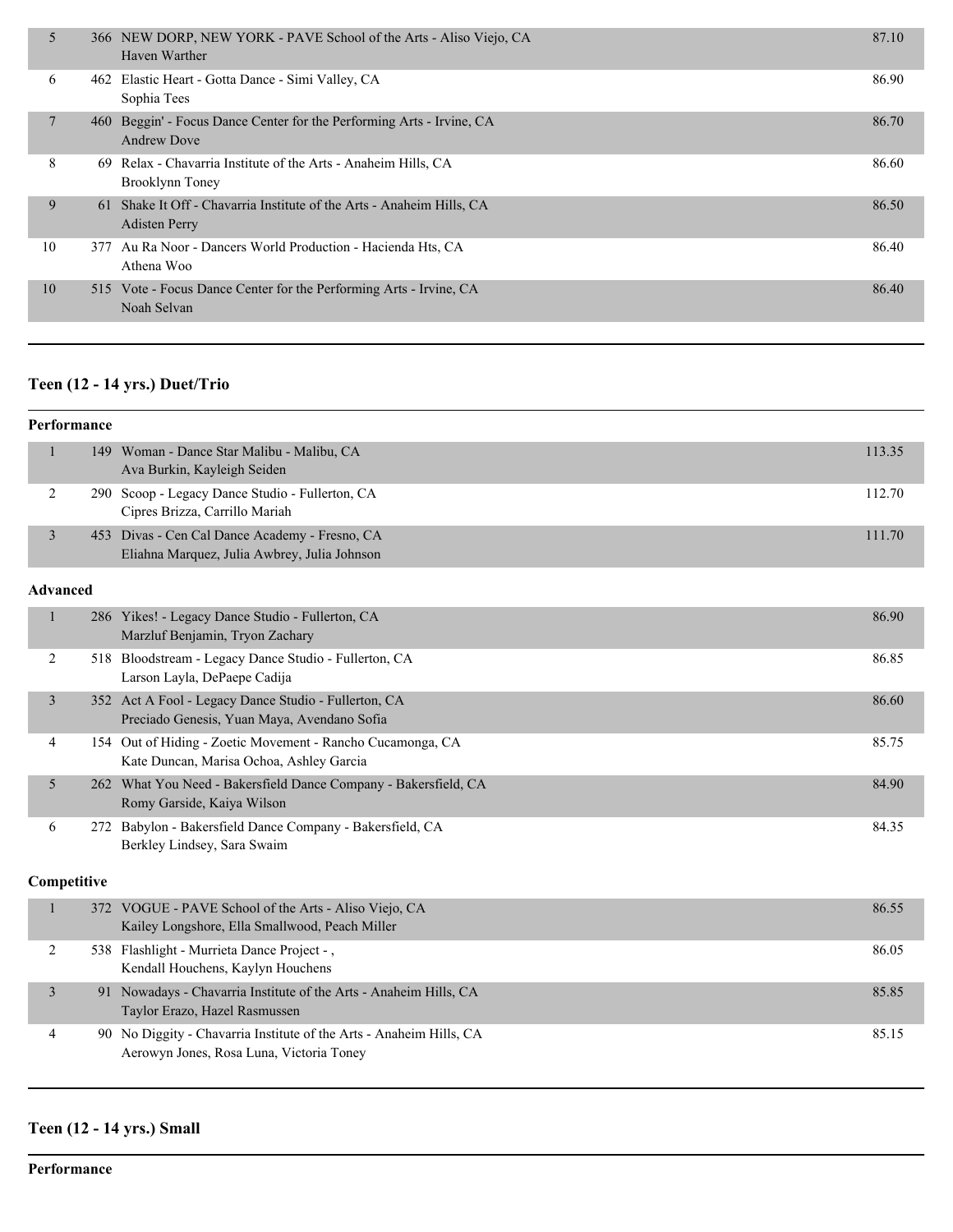| $\mathbf{1}$    | 392 Warrior - R.I.C.A. Dance - Buena Park, CA<br>Melissa Ramirez, Mariah Fierro-Berumen, Kierre Dowell, Keilee Estonactoc, Emily Smock, Adreann<br>Martinez, Scarlett Torrez, Amerie Whitlow                                             | 114.05 |
|-----------------|------------------------------------------------------------------------------------------------------------------------------------------------------------------------------------------------------------------------------------------|--------|
| $\overline{2}$  | 376 Kill the Lights - R.I.C.A. Dance - Buena Park, CA<br>Melissa Ramirez, Mariah Fierro-Berumen, Kierre Dowell, Keilee Estonactoc, Emily Smock, Adreann<br>Martinez, Scarlett Torrez, Amerie Whitlow                                     | 113.65 |
| $\mathfrak{Z}$  | 378 Money - International Art Education Center - Walnut, CA<br>Katherine Yu, Sheryl Liu, Joanna Xie, Xinlan Nie                                                                                                                          | 111.80 |
| 3               | 379 Missing You - International Art Education Center - Walnut, CA<br>Katherine Yu, Sheryl Liu, Joanna Xie, Xinlan Nie, Madeline Wei                                                                                                      | 111.80 |
| <b>Advanced</b> |                                                                                                                                                                                                                                          |        |
| $\mathbf{1}$    | 152 Let the light in - Zoetic Movement - Rancho Cucamonga, CA<br>Zujeidy Ramirez, Zimo Gao, Kate Duncan, Ashley Garcia, Adele Monge, Victoria Carrillo, Marisa<br>Ochoa, Jasmine Hom                                                     | 114.70 |
| 2               | 280 K-Mot10n - Legacy Dance Studio - Fullerton, CA<br>Bernal Ariana, Fausto Cali, Lopez Sophia, Villavicencio Lucia, Newman Matison, Nishimaki Madison,<br>Sauceda Emma, Leila Montanez                                                  | 114.20 |
| $\mathfrak{Z}$  | 253 RITMO - Bakersfield Dance Company - Bakersfield, CA<br>Dalilah Delarosa, Romy Garside, Berkley Lindsey, Alivia Watson, Isela Trevino, Kaiya Wilson                                                                                   | 114.10 |
| 4               | 252 Goin' Bad - Bakersfield Dance Company - Bakersfield, CA<br>Kendal Lusk, Kirstyn Lindsey, Berkley Lindsey, Jenna Ayres, Sarah Taylor, Jilliana Borba, Isela Trevino,<br>Kaiya Wilson                                                  | 113.90 |
| 5               | 239 Blackout - Bakersfield Dance Company - Bakersfield, CA<br>Romy Garside, Berkley Lindsey, Alivia Watson, Addyson Cruz, Sara Swaim, Isela Trevino, Kaiya<br>Wilson, Dalilah Delarosa                                                   | 113.70 |
| 6               | 347 Piece By Piece - Legacy Dance Studio - Fullerton, CA<br>Bromley Lauren, Gerds Gabrielle, Kim Brielle, Stastny Alexandria, Chappell Gillian                                                                                           | 113.30 |
| 7               | 178 Dynasty - Dance Philosophy - Tehachapi, CA<br>Jade Price, Bella Wilsted, Brooklyn Warne, Brynn Bennett, Hannah Sweeney, Katelynn Henry, Leah<br>Wilsted, Lanie Hatala                                                                | 112.65 |
| 8               | 177 Sweet Little Thing - Dance Philosophy - Tehachapi, CA<br>Jade Price, Bella Wilsted, Brooklyn Warne, Brynn Bennett, Hannah Sweeney, Katelynn Henry, Leah<br>Wilsted, Lanie Hatala                                                     | 112.60 |
| Competitive     |                                                                                                                                                                                                                                          |        |
| $\mathbf{I}$    | 105 Ribs - Chavarria Institute of the Arts - Anaheim Hills, CA<br>Valentina Cortez, Aerowyn Jones, Phoebe Lewin, Rosa Luna, Priscilla Ochoa, Adisten Perry, Ryann<br>Radine, Hazel Rasmussen, Lauren Sargent                             | 115.90 |
| $\overline{2}$  | 107 The Day Everything Changed - Chavarria Institute of the Arts - Anaheim Hills, CA<br>Leyou Kidane, Phoebe Lewin, Launa Shahrestani, Hazel Rasmussen, Sophie Sardesai, Brooklynn Toney,<br>Hayley Cassidy, Taylor Erazo, Sydney Haight | 115.85 |
| $\mathfrak{Z}$  | 95 Come Fly With Me - Chavarria Institute of the Arts - Anaheim Hills, CA<br>Aerowyn Jones, Phoebe Lewin, Priscilla Ochoa, Hazel Rasmussen, Brooklynn Toney, Taylor Erazo,<br>Sydney Haight, Layla Farzad, Hayley Cassidy                | 115.80 |
| 4               | 98 Hometown Glory - Chavarria Institute of the Arts - Anaheim Hills, CA<br>Wren Anderson, Valentina Cortez, Mikela Levin, Phoebe Lewin, Adisten Perry, Ryann Radine, Sophie<br>Sardesai, Lauren Sargent                                  | 115.05 |
| 5               | 104 Puttin' On The Ritz - Chavarria Institute of the Arts - Anaheim Hills, CA<br>Cassia Arredondo, Makayla Frith, Leyou Kidane, Mikela Levin, Rosa Luna, Jovana Mortazavian, Ava<br>Pereira, Ryann Radine, Claudio Roque                 | 114.90 |
| 6               | 508 DOWNTOWN - Classical Dance Academy - Corona, CA<br>McKinzie Namauleg, Stella Jones, Ashley Nobel, Kaylee Shirk, Lily Cadwell, Darby Bauer                                                                                            | 114.65 |
| $\overline{7}$  | 174 Champions - Dance Philosophy - Tehachapi, CA<br>Alaina Sweeney, Grayson Peterson, Calista Livingston, Abby Trigo, Sophia Ruth                                                                                                        | 114.45 |
| 8               | 176 Where The Fiddles Burn - Dance Philosophy - Tehachapi, CA<br>Alaina Sweeney, Sophia Ruth, Grayson Peterson, Calista Livingston, Abby Trigo                                                                                           | 114.40 |
| 9               | 175 All My Oxygen - Dance Philosophy - Tehachapi, CA<br>Sophia Ruth, Grayson Peterson, Alaina Sweeney, Abby Trigo, Calista Livingston, Lily Wilsted                                                                                      | 113.60 |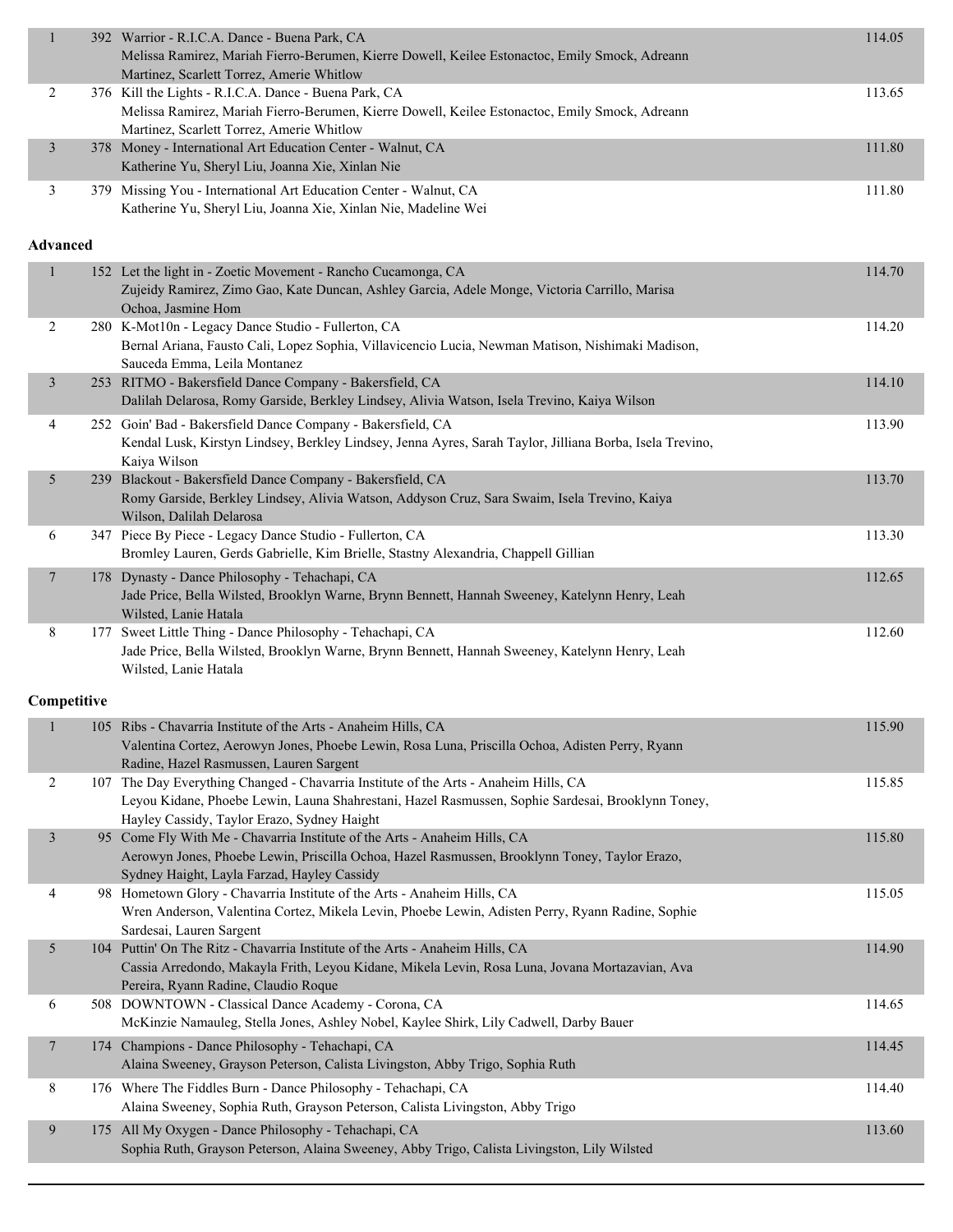# **Teen (12 - 14 yrs.) Large**

|                | Performance |                                                                                                                                                                                                                                                                                                                                                                                               |        |
|----------------|-------------|-----------------------------------------------------------------------------------------------------------------------------------------------------------------------------------------------------------------------------------------------------------------------------------------------------------------------------------------------------------------------------------------------|--------|
| $\mathbf{1}$   |             | 281 Pandamonium - Legacy Dance Studio - Fullerton, CA<br>Avendano Sofia, Bromley Lauren, Casas Ava, Cipres Brizza, Cortez Devana, Gamboa Giselle, Pahl<br>Elizabeth, Yuan Maya, Arnold Ashley, Carrillo Mariah, Tennis Briana, Preciado Genesis, First Lauren                                                                                                                                 | 114.00 |
| Advanced       |             |                                                                                                                                                                                                                                                                                                                                                                                               |        |
| $\mathbf{1}$   |             | 495 Legacy - Legacy Dance Studio - Fullerton, CA<br>Tryon Danielle, Schleper Lucy, Peters Samantha, Marzluf Benjamin, Dykes Grace, Carrera Isabella, Bird<br>Giselle, Tryon Zachary, Montanez Leila, Moreno Alyssa, Hernandez Chastity, Enriquez Emma, Newman<br>Matison                                                                                                                      | 115.90 |
| 2              |             | 458 Uproar - Legacy Dance Studio - Fullerton, CA<br>Avendano Sofia, Bromley Lauren, Cipres Brizza, Cortez Devana, Enriquez Emma, Fausto Cali, Gamboa<br>Giselle, Lopez Sophia, First Lauren, Tennis Briana, Villavicencio Lucia, Nishimaki Madison, Pahl<br>Elizabeth, Sauceda Emma, Yuan Maya, Arnold Ashley, Carrillo Mariah, Preciado Genesis, Casas Ava                                   | 114.35 |
| $\overline{2}$ |             | 459 Forgotten Love - Legacy Dance Studio - Fullerton, CA<br>Chappell Gillian, Stastny Alexandria, Larson Layla, Kim Brielle, Jazz Jurado, Gerds Gabrielle, DePaepe<br>Cadija, Bromley Lauren, Day Emma Rose, Sierra Lillian                                                                                                                                                                   | 114.35 |
| 3              |             | 346 Hopak - Legacy Dance Studio - Fullerton, CA<br>Bromley Lauren, DePaepe Cadija, Gerds Gabrielle, Kim Brielle, Larson Layla, Stastny Alexandria,<br>Chappell Gillian, Day Emma Rose, Sierra Lillian, Jazz Jurado                                                                                                                                                                            | 113.80 |
|                | Competitive |                                                                                                                                                                                                                                                                                                                                                                                               |        |
| $\mathbf{1}$   |             | 278 Bring The Noise - Legacy Dance Studio - Fullerton, CA<br>Bird Giselle, Carrera Isabella, Dykes Grace, Enriquez Emma, Hernandez Chastity, Marzluf Benjamin,<br>Moreno Alyssa, Newman Matison, Schleper Lucy, Tryon Danielle, Tryon Zachary, Peters Samantha, Leila<br>Montanez                                                                                                             | 116.30 |
| $\overline{2}$ |             | 118 Where Do You Belong - Chavarria Institute of the Arts - Anaheim Hills, CA<br>Cassia Arredondo, Tabitha Bohning, Valentina Cortez, Bella Doeve, Makayla Frith, Aerowyn Jones,<br>Leyou Kidane, Mikela Levin, Rosa Luna, Jovana Mortazavian, Ava Pereira, Adisten Perry, Lex Pineda,<br>Ryann Radine, Claudio Roque, Lauren Sargent, Maggie Till                                            | 115.70 |
| $\mathfrak{Z}$ |             | 112 Hold On - Chavarria Institute of the Arts - Anaheim Hills, CA<br>Leighton Cook, Valentina Cortez, Taylor Erazo, Makena Farrell, Layla Farzad, Sydney Haight, Sophie<br>Holman, Georgia Jones, Phoebe Lewin, Kalliope Lindstrom, Avery McCuistion, Alyssa Saenz, Hazel<br>Rasmussen, Sophie Sardesai, Maggie Till, Brooklynn Toney, Kyra Winsberg                                          | 115.65 |
| 4              |             | 111 Got Back? - Chavarria Institute of the Arts - Anaheim Hills, CA<br>Avery McCuistion, Launa Shahrestani, Hazel Rasmussen, Alyssa Saenz, Scarlett Sanchez, Maggie Till,<br>Brooklynn Toney, Kyra Winsberg, Sophie Holman, Aerowyn Jones, Ashlyn Jones, Brilee Kaczor,<br>Kalliope Lindstrom, Jovie Escobedo, Jordan Eskenazi, Makena Farrell, Layla Farzad, Leighton Cook,<br>Sydney Haight | 115.60 |
| $\mathfrak{S}$ |             | 116 Perm - Chavarria Institute of the Arts - Anaheim Hills, CA<br>Kailyn Brown, Hayley Cassidy, Layla Farzad, Makayla Frith, Aerowyn Jones, Rosa Luna, Adisten Perry,<br>Lauren Sargent, Hazel Rasmussen, Victoria Toney                                                                                                                                                                      | 115.25 |
| 6              |             | 117 Sunday - Chavarria Institute of the Arts - Anaheim Hills, CA<br>Tabitha Bohning, Valentina Cortez, Bella Doeve, Taylor Erazo, Makayla Frith, Sydney Haight, Aerowyn<br>Jones, Leyou Kidane, Mikela Levin, Phoebe Lewin, Jovana Mortazavian, Priscilla Ochoa, Ava Pereira,<br>Lex Pineda, Ryann Radine, Hazel Rasmussen, Lauren Sargent                                                    | 114.80 |
| $\overline{7}$ |             | 109 Cydonia - Chavarria Institute of the Arts - Anaheim Hills, CA<br>Cassia Arredondo, Tabitha Bohning, Bella Doeve, Sophie Holman, Aerowyn Jones, Rosa Luna, Jovana<br>Mortazavian, Priscilla Ochoa, Lex Pineda, Claudio Roque, Sophie Sardesai                                                                                                                                              | 114.50 |

# **Teen (12 - 14 yrs.) Production**

#### **Competitive**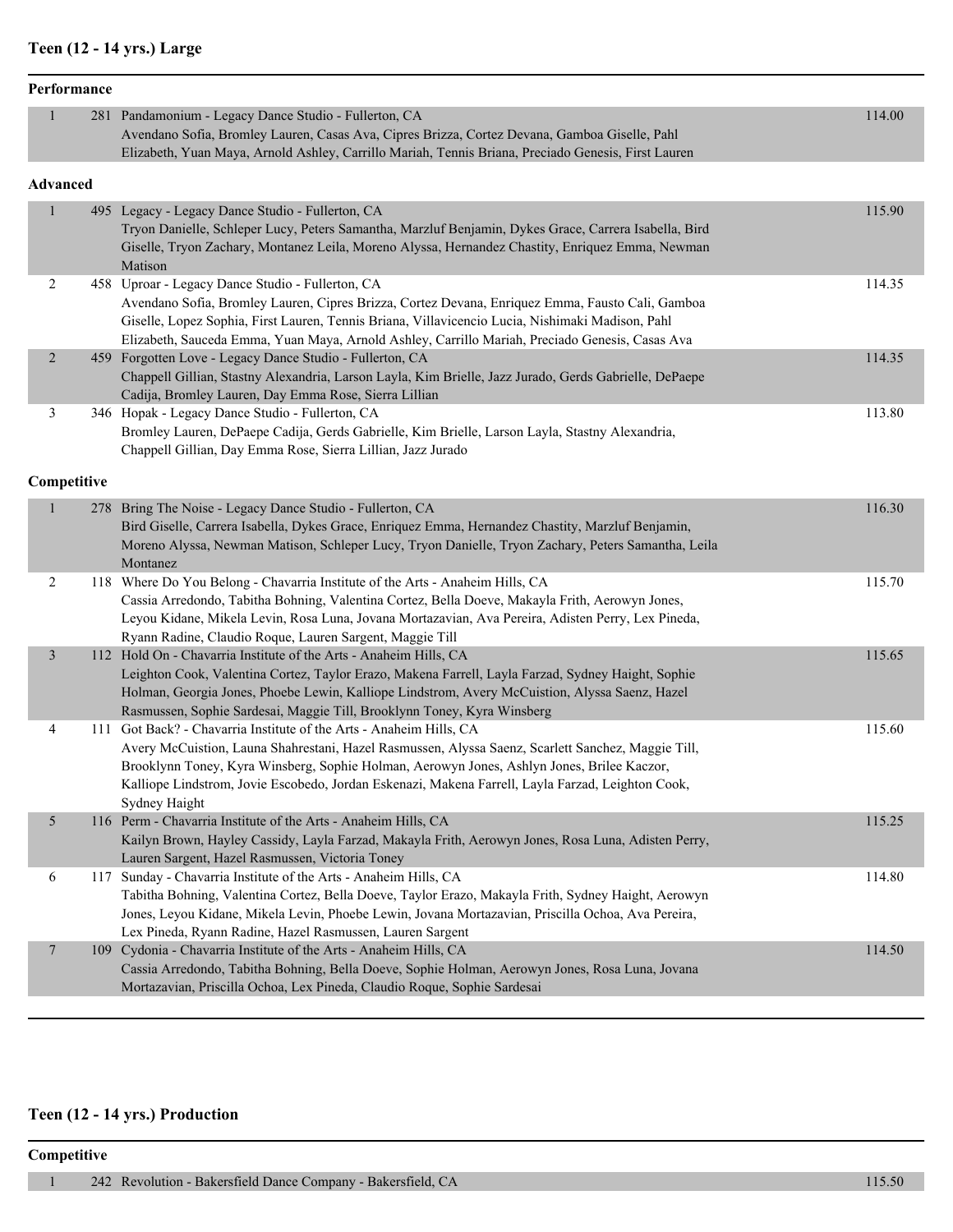Sydni Hewes, Kendal Lusk, Abbey Lowe, Kirstyn Lindsey, Berkley Lindsey, Jenna Ayres, Rylinn Salcido, Sarah Taylor, Leah Taylor, Aviana Borba, Jilliana Borba, Romy Garside, Dalilah Delarosa, Amaya Briggs, Codie Meason, Alivia Watson, Bristal Wilkins, Addyson Cruz, Peyton Robison, Sara Swaim, Corinne McKee, Isela Trevino, Karsyn Gonzales, Ilyas Trevino, Cali Collins, Olivia Neuman, Kensli Crespo-Cooper, Kaiya Wilson, Leila Wilson

#### **Senior (15 - 19 yrs.) Solo**

| Performance     |             |                                                                                                             |       |  |  |
|-----------------|-------------|-------------------------------------------------------------------------------------------------------------|-------|--|--|
|                 |             | 417 Nikiya's Entrance - Elevé School of Dance - Chula Vista, CA<br>Fernanda Chavarin                        | 85.00 |  |  |
| 2               |             | 307 Rock with you - Elevé School of Dance - Chula Vista, CA<br>Sofia Patterson-Melendrez                    | 83.65 |  |  |
| 3               |             | 259 Anymore - Bakersfield Dance Company - Bakersfield, CA<br>Codie Meason                                   | 83.50 |  |  |
| <b>Advanced</b> |             |                                                                                                             |       |  |  |
| 1               |             | 251 Someone Else - Bakersfield Dance Company - Bakersfield, CA<br>Jenna Ayres                               | 86.55 |  |  |
| 2               |             | 243 Heart of Glass - Bakersfield Dance Company - Bakersfield, CA<br>Jilliana Borba                          | 86.40 |  |  |
| 3               |             | 263 Because of You - Bakersfield Dance Company - Bakersfield, CA<br>Kirstyn Lindsey                         | 86.25 |  |  |
| 4               |             | 270 Turn Back Time - Bakersfield Dance Company - Bakersfield, CA<br>Kendal Lusk                             | 86.00 |  |  |
| 5               |             | 246 Tell Him - Bakersfield Dance Company - Bakersfield, CA<br>Sydni Hewes                                   | 85.80 |  |  |
| 6               |             | 41 Love Business - Chavarria Institute of the Arts - Anaheim Hills, CA<br>Claudio Roque                     | 85.55 |  |  |
| 7               |             | 254 Let's Dance - Bakersfield Dance Company - Bakersfield, CA<br>Abbey Lowe                                 | 85.50 |  |  |
| 7               |             | 489 Dedicated To You - Center Stage Dance and Performing Arts - Rancho Santa Margarita, CA<br>Alysa Wombles | 85.50 |  |  |
| 8               |             | 473 Love Story - Center Stage Dance and Performing Arts - Rancho Santa Margarita, CA<br>Mackenzie Clark     | 85.30 |  |  |
| 9               |             | 308 Captive - Elevé School of Dance - Chula Vista, CA<br>Paulina Sarabia                                    | 85.20 |  |  |
| 10              |             | 353 Chasing Cars - Legacy Dance Studio - Fullerton, CA<br>Chappell Gillian                                  | 85.05 |  |  |
|                 | Competitive |                                                                                                             |       |  |  |
| $\mathbf{1}$    |             | 533 My Heart - Studio Fusion - Huntington Beach, CA<br>Piper Rovsek                                         | 88.55 |  |  |
| 2               |             | 50 Once Upon - Chavarria Institute of the Arts - Anaheim Hills, CA<br>Haven Ward                            | 88.10 |  |  |
| 3               |             | 134 You'll Be Back - PAVE School of the Arts - Aliso Viejo, CA<br>Sage Kowalkowski                          | 87.55 |  |  |
| 3               |             | 141 FULL ON - PAVE School of the Arts - Aliso Viejo, CA<br>Gianna Van Den Bosch                             | 87.55 |  |  |
| $\overline{4}$  |             | 512 Rejection - Elegance Studio Of Dance - Rancho Palos Verdes, CA<br>Siena Snure                           | 87.45 |  |  |
| 5               |             | 482 Why Didn't You Stay? - Focus Dance Center for the Performing Arts - Irvine, CA                          | 87.40 |  |  |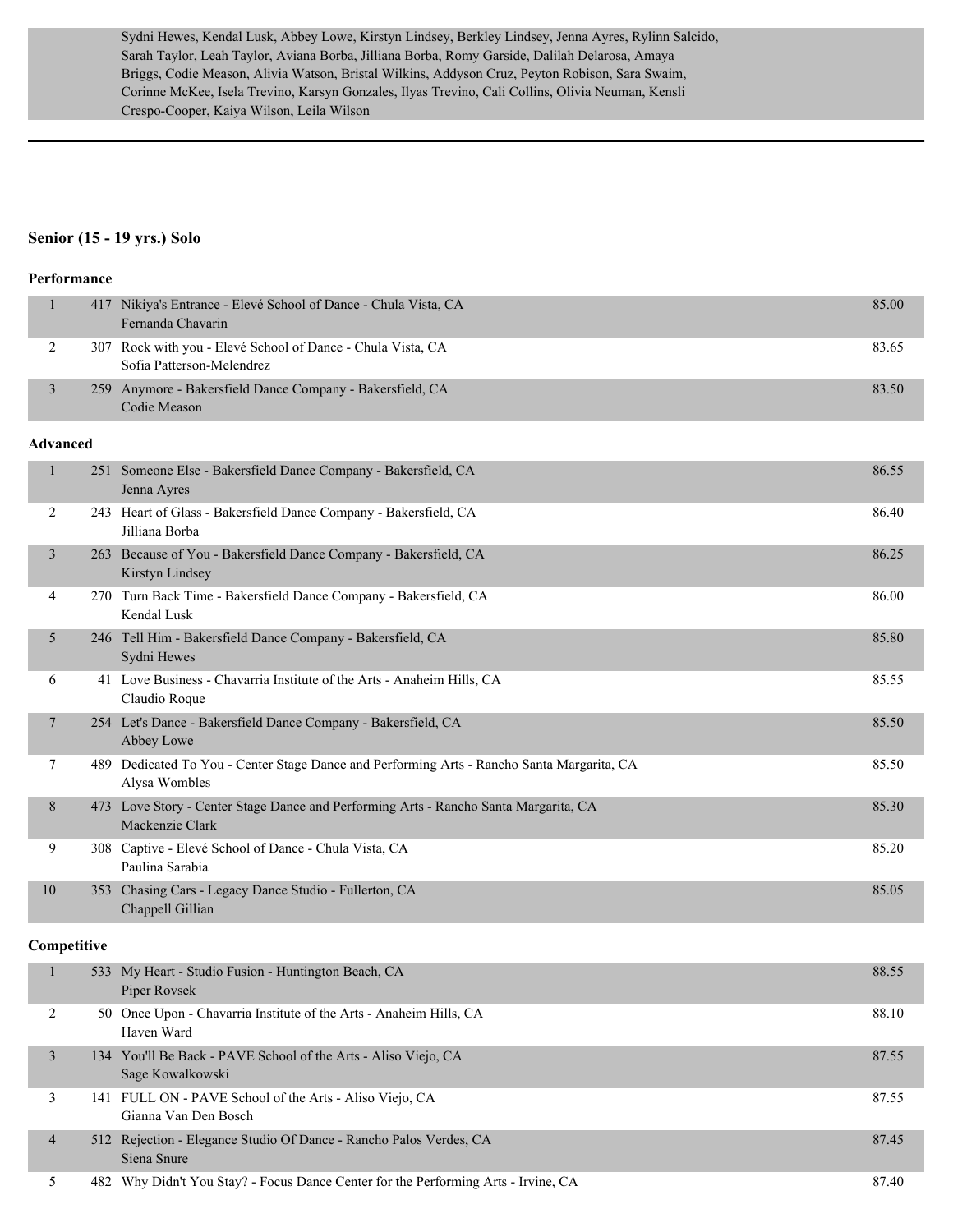|    |     | Sophia Chung                                                                               |       |
|----|-----|--------------------------------------------------------------------------------------------|-------|
| 6  | 165 | Aethereal - Zoetic Movement - Rancho Cucamonga, CA<br>Alissa Arimoto                       | 87.25 |
| 6  |     | 432 Exposed - Lovett Dance Center - Tustin, CA<br>Sofia Sun                                | 87.25 |
| 7  | 433 | Lassitude - Lovett Dance Center - Tustin, CA<br>Camille Roussel                            | 87.10 |
| 7  | 483 | The Devil - Focus Dance Center for the Performing Arts - Irvine, CA<br>Erica Yee           | 87.10 |
| 7  | 491 | Temptations - Focus Dance Center for the Performing Arts - Irvine, CA<br>Niko Flick-Kaiser | 87.10 |
| 8  | 485 | The Dream - Pacific Dance - Irvine, CA<br>Pierce Johnson                                   | 87.00 |
| 9  | 398 | Doo Wop - Hart Academy of Dance - La Habra, CA<br><b>Shelby Edwards</b>                    | 86.95 |
| 10 |     | 38 I Don't Know Why - Chavarria Institute of the Arts - Anaheim Hills, CA<br>Sophia Fawaz  | 86.80 |
| 10 |     | 244 American Pie - Bakersfield Dance Company - Bakersfield, CA<br>Aviana Borba             | 86.80 |
|    |     |                                                                                            |       |

# **Senior (15 - 19 yrs.) Duet/Trio**

| <b>Advanced</b> |             |                                                                                                                   |       |  |
|-----------------|-------------|-------------------------------------------------------------------------------------------------------------------|-------|--|
|                 |             | 170 Super Stars - Dance Star Malibu - Malibu, CA<br>Sophie Wong, Annabelle Rottman, Harlow Rocca                  | 87.40 |  |
|                 | Competitive | 265 The Jets - Bakersfield Dance Company - Bakersfield, CA<br>Jenna Ayres, Sarah Taylor                           | 86.95 |  |
|                 |             | 264 Don't Leave Me - Bakersfield Dance Company - Bakersfield, CA<br>Aviana Borba, Kirstyn Lindsey                 | 87.30 |  |
| ↑               |             | 484 Happiness Is a Butterfly - Focus Dance Center for the Performing Arts - Irvine, CA<br>Sophia Chung, Erica Yee | 86.25 |  |

# **Senior (15 - 19 yrs.) Small**

| Competitive    |  |                                                                                                                                                                                                             |        |  |
|----------------|--|-------------------------------------------------------------------------------------------------------------------------------------------------------------------------------------------------------------|--------|--|
|                |  | 100 I'm Fine - Chavarria Institute of the Arts - Anaheim Hills, CA<br>Wren Anderson, Hayley Cassidy, Bella Fawaz, Sophia Fawaz, Aerowyn Jones, Phoebe Lewin, Sara Najm,<br>Hazel Rasmussen, Brooklynn Toney | 117.10 |  |
| 2              |  | 525 Every High - The Dance Co. Long Beach - Long Beach, CA<br>Leslie Romero, Sadie Weseman, Sarah Schaaf, Sofie Tennis, Elaina Gallo                                                                        | 117.00 |  |
| 3              |  | 424 Raein - Lovett Dance Center - Tustin, CA<br>Tara Spas, Sofia Sun, Sarah Fan, Camille Roussel, Alexis Tran, Johanna Yu, Clara Choi                                                                       | 116.85 |  |
| 4              |  | 526 Stay Close - The Dance Co. Long Beach - Long Beach, CA<br>Sadie Weseman, Sarah Schaaf, Sofie Tennis, Leslie Romero, Elaina Gallo                                                                        | 116.75 |  |
| 5              |  | 97 Heaven's Door - Chavarria Institute of the Arts - Anaheim Hills, CA<br>Sara Najm, Sophia Fawaz, Bella Fawaz, Kailyn Brown, Hayley Cassidy                                                                | 116.70 |  |
| 6              |  | 423 Losing My Way - Lovett Dance Center - Tustin, CA<br>Tara Spas, Sofia Sun, Sarah Fan, Camille Roussel, Alexis Tran, Johanna Yu, Clara Choi                                                               | 116.60 |  |
| $\overline{7}$ |  | 101 Lit - Chavarria Institute of the Arts - Anaheim Hills, CA<br>Wren Anderson, Hayley Cassidy, Bella Fawaz, Kailyn Brown, Sophia Fawaz, Kelton Gregor, Phoebe<br>Lewin, Ryann Radine, Sara Najm            | 116.20 |  |